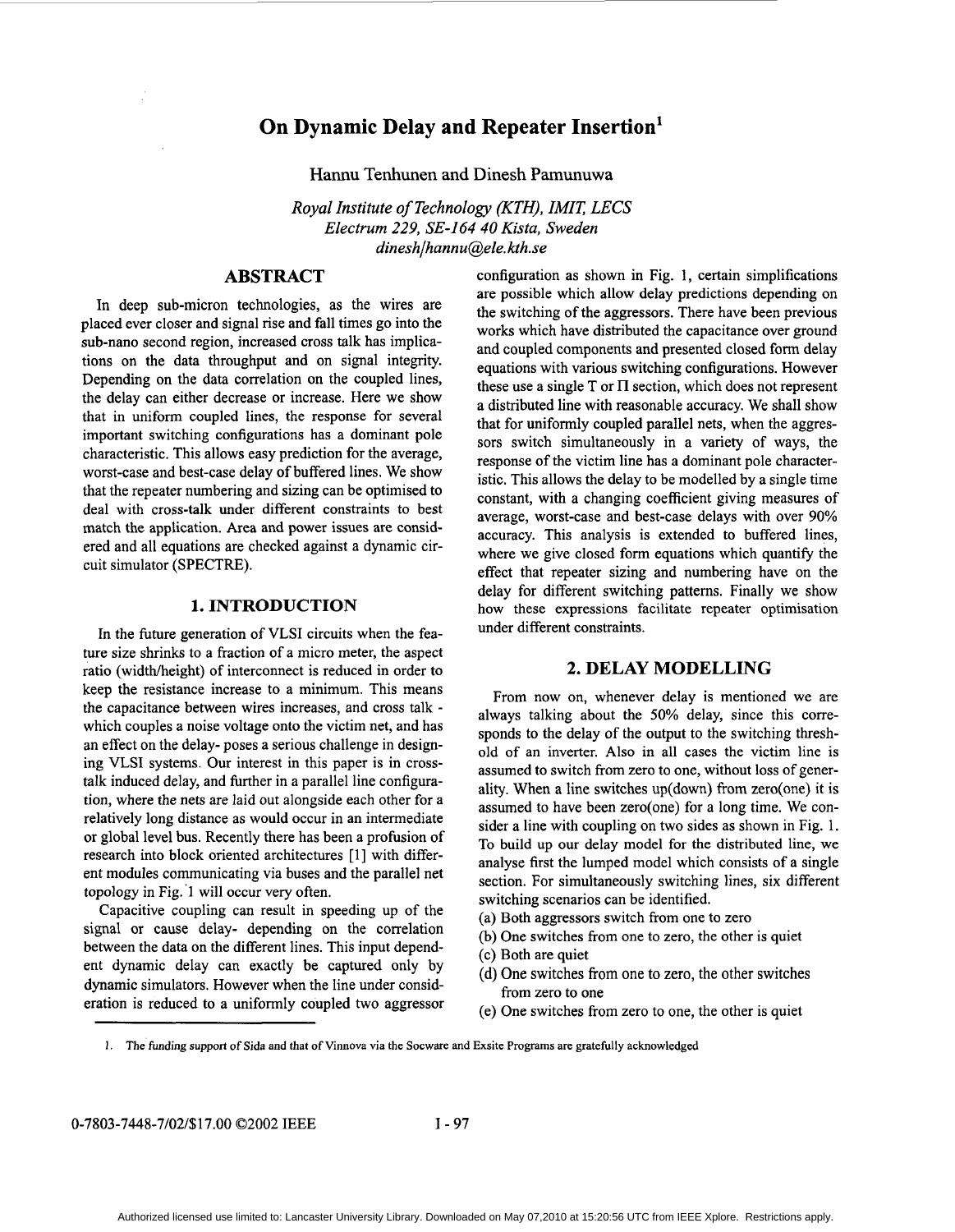

Figure 1: Repeater Insertion in a long interconnect

#### *(f)* Both switch from zero to one

Consider (c) above as the reference delay, where the driver of the victim line charges the entire capacitance. Cases (a) and (b) slow down the victim line, (d) is equivalent to (c), and (e) and *(f)* speed up the victim. Now given in (1) is the complete response of the victim line where the coefficients  $A_i$  and  $B_i$  take the values given in Table 1 depending on how the aggressor lines switch.

| i                       | Switching<br>Configuration | $A_i$  | $B_i$    | λ,   | k,   |
|-------------------------|----------------------------|--------|----------|------|------|
| L                       | (a)                        | $-4/3$ | 1/3      | 1.51 | 2.20 |
| $\overline{2}$          | (b)                        |        | $\bf{0}$ | 1.13 | 1.50 |
| 3                       | (c)                        | $-2/3$ | $-1/3$   | 0.57 | 0.65 |
| 4                       | (d)                        | $-2/3$ | $-1/3$   | 0.57 | 0.65 |
| $\overline{\mathbf{5}}$ | (e)                        | $-1/3$ | $-2/3$   |      |      |
| 6                       | (f)                        | 0      |          | 0    | ŋ    |

Table 1. Coefficients for different switching configurations

In cases **(b)** and *(f),* the response is a single decaying exponential, while in the other cases the slow or dominant time constant is  $R(C<sub>s</sub>+3C<sub>s</sub>)$ . In cases (a), (c) and (d), the slower time constant is also associated with the larger coefficient, and hence the faster time constant can be neglected with good accuracy in the delay. This is especially so in case (a). Now to state some well known results, a lumped *RC* circuit with no aggressors has a single pole response and the delay is as given in **(2).** Signal propagation along a distributed RC line is governed by the difision equation which does not lend itself readily to closed

$$
V = 1 + A_t e^{-\frac{t}{R(C_s + 3C_c)}} + B_t e^{-\frac{t}{RC_s}}
$$
 (1)  
\n
$$
T_{0.5, lumped} = 0.7RC
$$
 (2) 
$$
T_{0.5, disr} = 0.4RC
$$
 (3)  
\n
$$
T_{0.5, disr} = 0.4RC_s + \lambda_i RC_c
$$
 (4)

form predictions for the delay at a given threshold. However it turns out that a simple exponential is a very good predictor [2] which leads to **(3)** as the model for the **50%**  delay of a distributed *RC* line to a step input. This is a very good approximation and is reputed to be accurate to within **4%** for a very wide range of *R* and *C.* 

For the kinds of *RC* lines shown, whenever the response of the lumped model corresponding to a single section of the distributed line is or can be approximated by a waveform containing a single exponential, the response **of** the distributed line can also be approximated by a waveform with a single exponential. Hence we propose to model the delay of the *distributed* lines corresponding to (a), (b), (c),  $(d)$  and  $(f)$  with single time constant expressions. (In the case of (e) the accuracy is not high enough to justify such an approach because the lumped model does not have a dominant time constant). Since the time constants in question are linear combinations of  $R$ ,  $C<sub>s</sub>$  and  $C<sub>c</sub>$ , changing coefficients are sufficient to distinguish between the different cases. The delay is as given in (4) where  $\lambda_i$  take the values in Table 1. These constants were obtained by running sweeps with the circuit analyser SPECTRE. For all **i,**  the accuracy is more than **93%** for a wide range of *R, C,*  and *C,* values. In the interest of brevity, only a representative subset of the values for  $i=1$ , which is of special interest, is shown here in [Table 2.](#page-2-0)

### **3. REPEATER INSERTION**

To reduce delay the long lines in Fig. 1 are broken up into shorter sections, with a repeater (an inverter) driving each section as shown in Fig. **2.** The analysis for repeater insertion is carried out by characterizing the non-linear buffers by an output resistance and input capacitance. Let the number of repeaters including the original driver be *k,*  and the size of each repeater be *h* times a minimum sized inverter (all lines are buffered in a similar fashion). The output impedance of a minimum sized inverter for the particular technology is  $R_{\mu_{r,m}}$  and the output capacitance  $C_{\text{drv,m}}$ . Then the output impedance of an *h* sized driver is assumed to be  $R_{drum}/h$ , and the output capacitance  $h \times C_{drum}$ .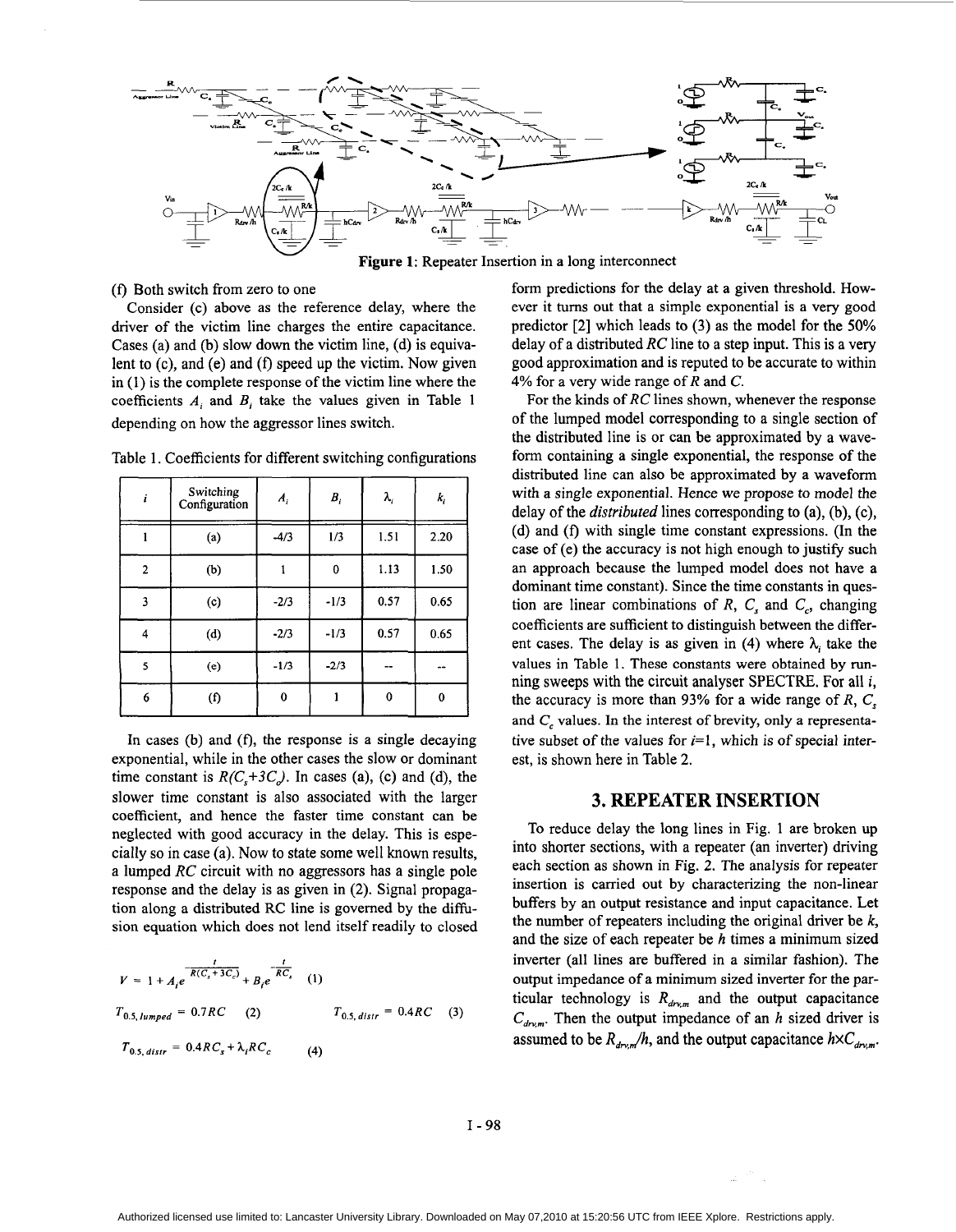| R<br>(ohms) | Cs<br>(fF) | $_{\rm Cc}$<br>(fF) | Td<br>(simulated)<br>$(f_s)$ | Td<br>(model)<br>$(f_s)$ | Error<br>percentage<br>$(\%)$ |
|-------------|------------|---------------------|------------------------------|--------------------------|-------------------------------|
| 10          | 1          | 10                  | 153.8                        | 154                      | $-0.2%$                       |
| 10          | 100        | 1                   | 403                          | 415                      | $-2.8%$                       |
| 10          | 100        | 10                  | 546                          | 550                      | $-0.8%$                       |
| 100         | 1          | $\mathbf{1}$        | 197                          | 190                      | 3.7%                          |
| 100         | 1          | 10                  | 1537                         | 1540                     | $-0.1%$                       |
| 100         | 10         | 10                  | 1984                         | 1900                     | 4.2%                          |
| 200         | 10         | 30                  | 9938                         | 9800                     | 1.4%                          |
| 300         | 30         | 10                  | 8393                         | 8100                     | 3.5%                          |
| 300         | 30         | 20                  | 13222                        | 12600                    | 4.8%                          |
| 300         | 30         | 30                  | 17850                        | 17100                    | 4.2%                          |

<span id="page-2-0"></span>Table 2. Comparison of simulated and predicted delay for a distributed RC line with worst-case cross talk

Now with reference to Fig. 1 and using superposition with the delay equations (2, 3 and **4)** the total delay for a line takes the expression given in (5). This expression follows the Bakoglu model [3] of equalising the repeaters, and can be explained as follows. The distributed and lumped resistances combine with the distributed and lumped capacitances to produce various delay terms. The terms in bold are the result of modelling cross talk in the delay.  $\lambda_i$  and  $\mu_i$ take the values given in Table 1, where  $\mu_i$  is a coefficient introduced to take the Miller effect into account.<sup>1</sup> It is assumed that the load  $C<sub>L</sub>$  is equal to the input capacitance of an *h* sized inverter. **Also** the signal rise time has been included here. Because in general the delay per section is much greater than half the rise time, the non-zero rise(fall) time of the input signal is approximated in (5) as a simple addition. Hence the fact that the entire analysis is based on step inputs does not cause grave drops in the accuracy of the final expressions. This is ever more true for future generations of technologies where decreasing feature sizes allow transistors to be gated with faster signals, but also cause wire parasitics to become more pathological. This delay expression was checked against simulated values,

$$
t_{0.5} = k \bigg[ 0.7 \frac{R_{drv_m}}{h} \bigg( \frac{C_s}{k} + h C_{drv_m} + \mu_i \frac{2C_c}{k} \bigg) + \bigg( 5 \bigg)
$$
  

$$
\frac{R}{k} \bigg( 0.4 \frac{C_s}{k} + \lambda_i \frac{C_c}{k} + 0.7 h C_{drv_m} \bigg) \bigg] + \frac{t_r}{2}
$$
  

$$
k_{i, opt} = \sqrt{\frac{0.4 R C_s + \lambda_i R C_c}{0.7 R_{drv_m} C_{drv_m}}} \bigg( 6 \bigg) \quad h_{i, opt} = \sqrt{\frac{0.7 R_{drv_m} C_s + 1.4 \mu_i R_{drv_m} C_c}{0.7 R C_{drv_m}}} \bigg( 7 \bigg)
$$



**Figure 2:** Delays for different repeater insertion strategies

and the accuracy found to be limited only by the accuracy of the initial expression **(4).** 

To find the optimum *h* and *k* for minimising delay, the partial derivatives of (5) with respect to *k* and *h* are equated to zero, resulting in *(6)* and (7). Case (a) is of special significance because it represents the worst-case cross-talk of all the cases considered (the delay for this pattern is only 1 or 2% less than the worst-case delay caused by non-simultaneously switching aggressors). **A**  repeater insertion strategy that is optimised for a certain pattern will not be optimal for other patterns, and of interest **is** exactly how **it** performs. Given in Fig. 2 are the delays for different patterns, when the repeater insertion strategies are optimised for cases (a) through (f), excepting (e). The net considered here has a resistance of  $1k \Omega$  and capacitances of lOOf F to ground and to each of the adjacent wires.  $R_{\text{dw}}$  and  $C_{\text{dw}}$  are set to 7.7k  $\Omega$  and 9.5f F to match the 0.35 mm technology we use for testing. The legend termed *single* refers to the conventional optimisation strategy that would be carried out by treating the total capacitance as a single lumped component. Obviously for each switching pattern, the delay is minimum for the *h* and *k* that is optimised for that particular pattern. What is interesting here is that pattern (a) always causes the maximum delay (hence defining the maximum bit frequency over the line as the worst-case has to be expected in general), and this can be reduced by a repeater insertion strategy that is more aggressive than would be predicted as the optimal by a conventional analysis. By inspecting the optimal *k* and *h*  values for the different switching patterns and considering the delay constraints and the available resources for repeater insertion, the *k* and *h* values that best suits ones application can be selected.

To check the accuracy of our models we ran simulations for transistor models in an actual  $0.35 \mu m$  technology

**<sup>1.</sup> Because** of **the approximate models used** for **the delay, the final accuracy is improved if the Miller coefficients take non-integer values as shown.**